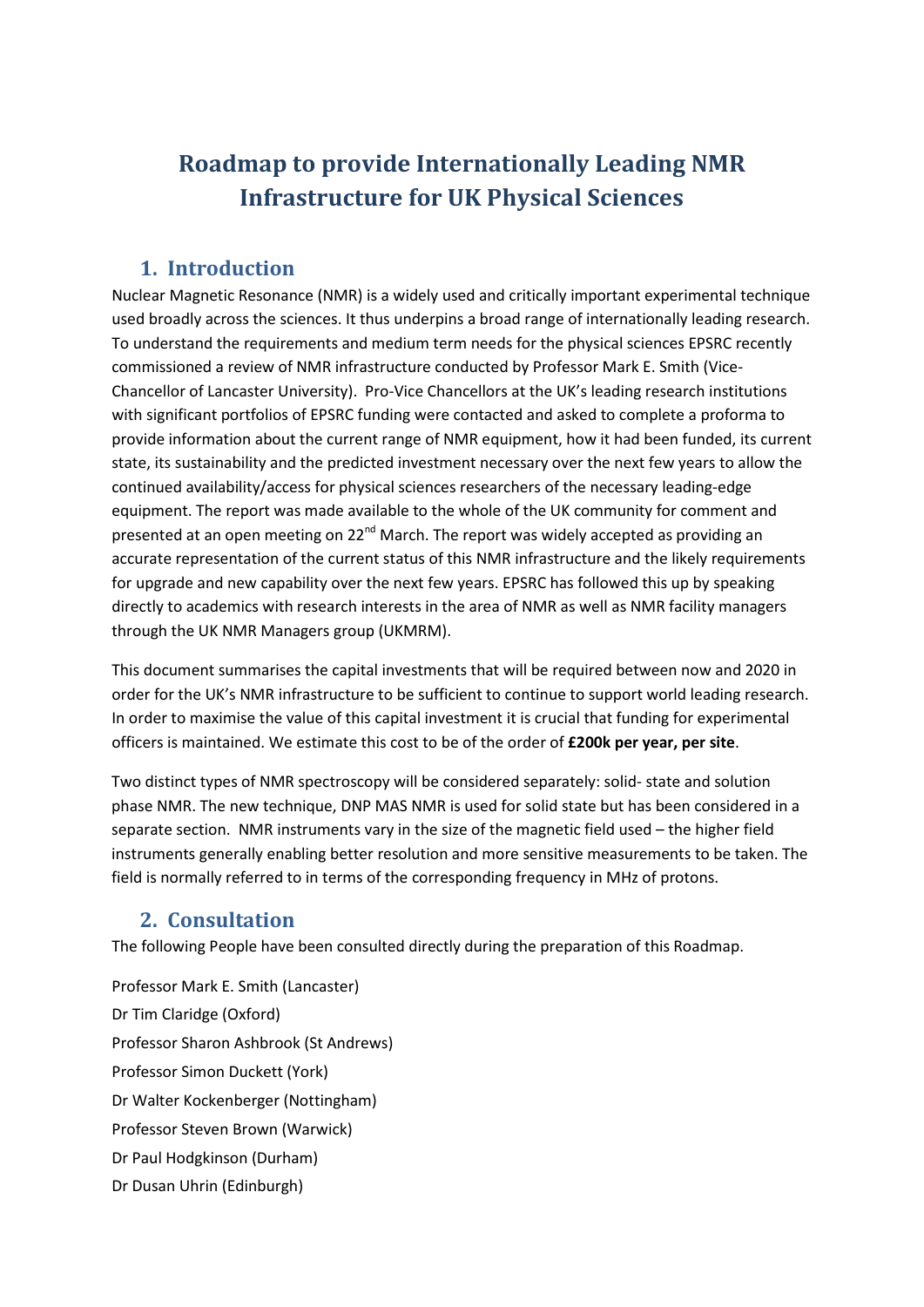NMR managers at Bath, Bristol, Cambridge, Durham, Edinburgh, Heriot Watt, Nottingham, Oxford, St. Andrews, Strathclyde, Sussex, UCL, Warwick and York have also provided input.

# **3. Solid State NMR**

The review conducted by Smith concluded that most NMR instruments at 400 MHz and below are departmental or university facilities that underpin a large range of projects and are part of the general laboratory infrastructure that should be funded by HEIs rather than being a strategic investment through EPSRC funds (it should be noted that there are exceptions such as specialist low field instruments configured for specialised and not general use). Not all universities have solid state NMR infrastructure and the 400MHz solid state NMR service at Durham University currently serves the needs of researchers at these universities. The highest field instrument currently available in the UK is an 850MHz machine situated at Warwick University, which is available as a national facility to the whole community. Currently, this is jointly funded with BBSRC who contributed 10% towards the project. Joint access to the higher field machines for the life and physical sciences will form part of the solution to get the best value from NMR infrastructure. The UK also has an 800 MHz machine used for life sciences at Oxford and a 700 MHz machine at Cambridge used for energy materials research, but is dedicated to a specific research group.

By 2020 we envisage the highest field machine being a 1100 MHz machine, an investment of around £11 M. This will be supported by 5-7 regionally distributed 800-900 MHz machines with investment spread over the next 7 years as indicated in the table below. At a "local strategic" level investment is required at the 600-700 MHz level to maintain international competitiveness (£5 M before 2017 and an estimated further £10 M by 2020). A continued investment in upgrading and maintaining instruments by replacing the RF consoles and probes will cost an estimated £6 M. This represents a total of **£44 M over the next 7 years**.

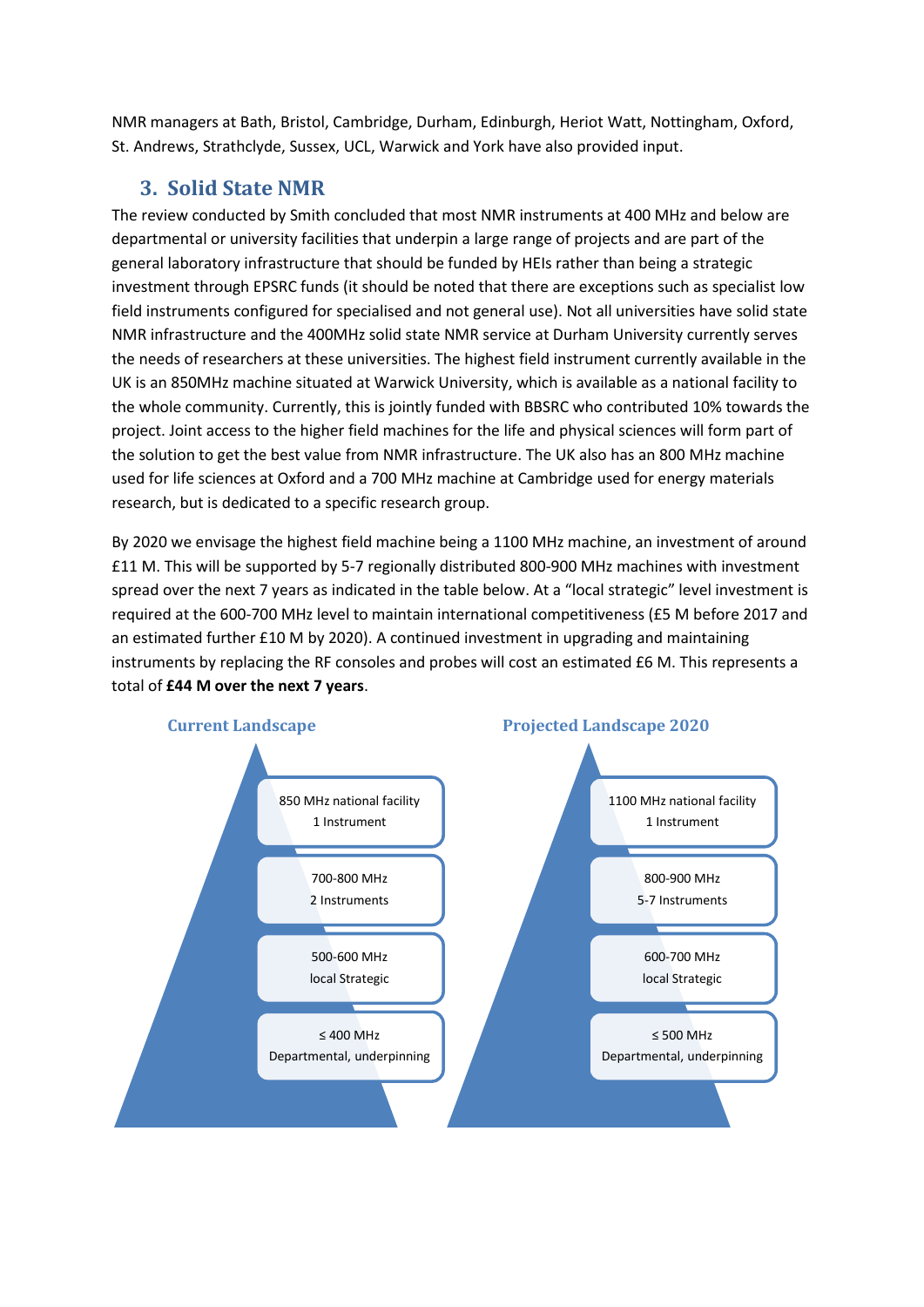#### **Projected Investments in Solid State NMR Infrastructure**

|                          | <b>By 2015</b>                     | By 2017                 | <b>By 2020</b>   |
|--------------------------|------------------------------------|-------------------------|------------------|
| Low field ≤600 MHz       | Review 400 MHz<br>service (Durham) | $5 \times 600$ MHz £4 M | 10 x 600 MHz £8M |
| Medium field 700-900 MHz | 3 machines £6 M                    | 2 machines £4 M         | 2 machines £5 M  |
| High Field > 900 MHz     | $1 \times 1100$ MHz $£11$ M        |                         |                  |
| <b>Upgrades</b>          |                                    | Consoles/Probes £6 M    |                  |

# **4. Dynamic Nuclear Polarisation (DNP) Magic Angle Spinning (MAS) NMR**

DNP MAS NMR is a novel strategy to increase the sensitivity of NMR experiments by 10 to 100 times. The technique requires specialist hardware that has now been commercialised. The availability of stable and robust hardware to the solid state NMR community has opened up the field for application-driven research with many leading solid state NMR groups across Europe now entering the field to develop new applications in materials and biomolecular research. There will be 15 DNP MAS NMR instruments operational by early 2014 in mainland Europe. The UK currently participates in the field of hardware development through a Basic Technology- funded project at Warwick, however there is no commercial system available for users who want to use the novel technology for their own applications. EPSRC's Consultation concluded the following

- (A) The UK has currently clearly fallen behind the rapid DNP NMR spectroscopy developments that have taken place in other European countries, in particular in terms of developing applications. A facility should be established immediately that enables UK users to develop their own application portfolio tailored to the specific requirements of DNP NMR. A **600 MHz DNP MAS NMR facility** is proposed. The instrument costs ~£2.1M.
- (B) Based on the usage of the first facility by the UK user group, additional DNP instruments should be set-up across the UK in medium term. Extrapolating from the rapid development in mainland Europe it is proposed to plan for at least **two additional instruments** to cover the needs of the UK NMR community (costs of 400 MHz DNP MAS NMR instrument: ~£1.5M). After reviewing the experience obtained from the available high field (800MHz) DNP MAS NMR instruments (Lyon/Utrecht/Jülich) it should be considered to establish such a facility also in the UK once commercial hardware was delivered and working reliably in the field (**800 MHz DNP MAS NMR** instrument costs: ~£3.5M)
- (C) Although the commercial instruments provide already a high sensitivity gain in DNP NMR experiments, research efforts continue to improve the hardware and experimental strategies to reach even higher signal enhancements and resolution. It is proposed to plan for future upgrades of microwave sources (a gyrotron microwave source costs  $\varepsilon$ £1M). In particular, on-going research may lead to **novel microwaves sources** that have superior performance (amplitude modulation, frequency modulation, pulsed mode) in comparison to the currently used constant-wave microwave gyrotrons.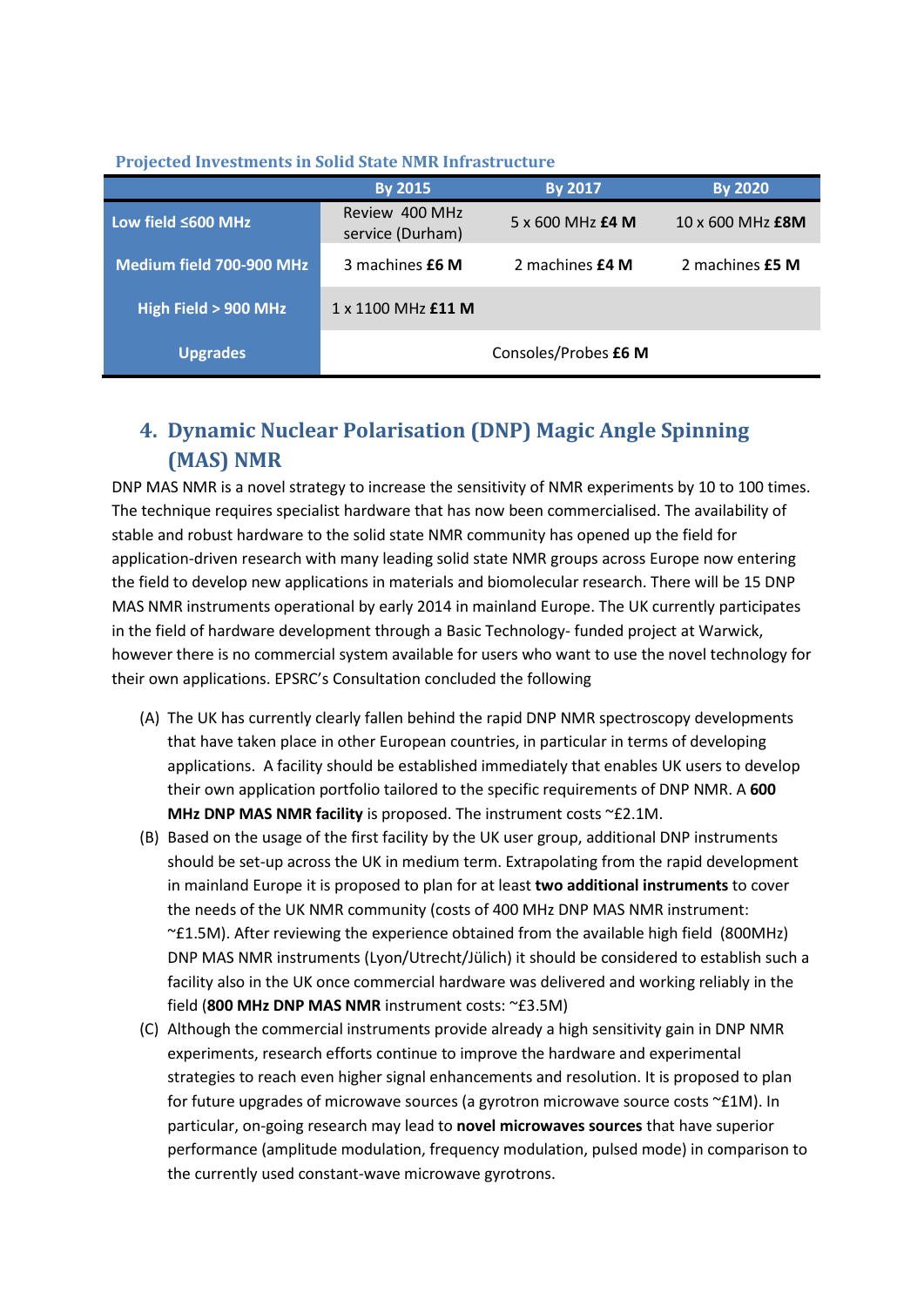DNP MAS NMR finds applications across the Physical and life sciences. There is thus an urgent need to coordinate activities between research councils as well as other funders to cover the capital costs.





**Short Term (by 2015)** 600 MHz instrument **£2.1 M** and one 400MHz, **£1.5M**

**Medium Term (by 2017)** An additional 400 MHz instruments **£1.5 M** 

After reviewing experience of European high field DNP MAS NMR instruments 1 x 800 MHz **£3.5 M**

**Longer term (by 2020)** Upgrades of microwave sources 4 x £1 M = **£4 M**

**Total £12.6 M**

## **5. Solution Phase NMR**

Solution Phase NMR is an underpinning technique for all chemistry departments. EPSRC's consultation has identified 500 MHz and below as the level at which departmental or institutional support is required. There is, nonetheless, recognition that certain hardware investments (for instance cryo-probes) can boost the capability of these instruments to make them a strategic investment that can lead to a step-change in the type of research that is possible. In 2012-13 EPSRC invested around £5.3 M in NMR equipment through the "Core Chemistry" call for proposals and a further £0.7 M through the Strategic Equipment Scheme. This investment covered primarily machines at 500 MHz and below.

Continued investment will be required to ensure that these lower field instruments can maximise their capability through upgrades and to maintain and enhance capability currently provided largely by infrastructure that has become outdated or obsolete. An on-going issue for all stakeholders (higher education institutions, the research councils and HEFCE) is to identify where these funds ought to come from. An estimated **£12 M** in addition to the recent £6 M investment is recorded in two tranches in the table below.

At the mid-field range (600-700 MHz) there is also a demand for modern probes and RF consoles to upgrade these instruments and increase capability. There is also likely to be a requirement for up to 10 new instruments before 2020. This will require around **£16 M** by 2020. There is some demand from physical scientists to access 800 MHz instruments for solution phase experiments and, while these needs are currently largely met by accessing instruments used primarily by life science researchers, investment in one or two instruments dedicated to the physical sciences will be required before 2020, an estimated investment of **£4 M.**